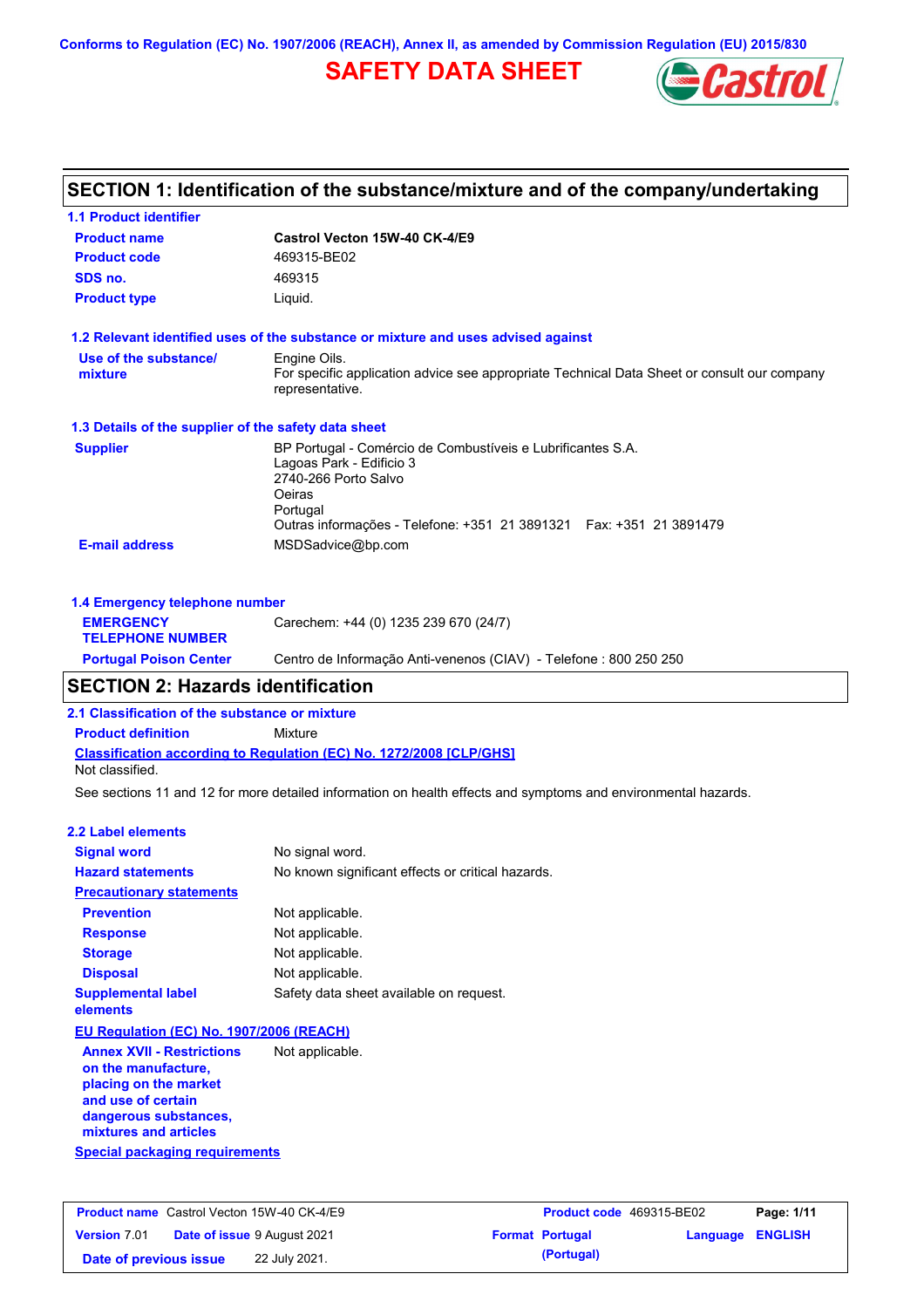### **Conforms to Regulation (EC) No. 1907/2006 (REACH), Annex II, as amended by Commission Regulation (EU) 2015/830**

# **SECTION 2: Hazards identification**

| <b>Containers to be fitted</b><br>with child-resistant<br>fastenings                                              | Not applicable.                                                                                                                                                                                                                 |
|-------------------------------------------------------------------------------------------------------------------|---------------------------------------------------------------------------------------------------------------------------------------------------------------------------------------------------------------------------------|
| <b>Tactile warning of danger</b>                                                                                  | Not applicable.                                                                                                                                                                                                                 |
| 2.3 Other hazards                                                                                                 |                                                                                                                                                                                                                                 |
| <b>Results of PBT and vPvB</b><br>assessment                                                                      | Product does not meet the criteria for PBT or vPvB according to Regulation (EC) No. 1907/2006,<br>Annex XIII.                                                                                                                   |
| <b>Product meets the criteria</b><br>for PBT or vPvB according<br>to Regulation (EC) No.<br>1907/2006, Annex XIII | This mixture does not contain any substances that are assessed to be a PBT or a vPvB.                                                                                                                                           |
| Other hazards which do<br>not result in classification                                                            | Defatting to the skin.<br><b>USED ENGINE OILS</b><br>Used engine oil may contain hazardous components which have the potential to cause skin<br>cancer.<br>See Toxicological Information, section 11 of this Safety Data Sheet. |
|                                                                                                                   | Experimental data on one or more of the components has been used to determine all or part of<br>the hazard classification of this product.                                                                                      |

# **SECTION 3: Composition/information on ingredients**

| <b>3.2 Mixtures</b>                                                                               |                                                                                                |      |                                                                    |             |
|---------------------------------------------------------------------------------------------------|------------------------------------------------------------------------------------------------|------|--------------------------------------------------------------------|-------------|
| <b>Product definition</b><br>Mixture                                                              |                                                                                                |      |                                                                    |             |
| Mighly refined base oil (IP 346 DMSO extract < 3%). Proprietary performance additives.            |                                                                                                |      |                                                                    |             |
| <b>Product/ingredient</b><br>name                                                                 | <b>Identifiers</b>                                                                             | $\%$ | <b>Regulation (EC) No.</b><br>1272/2008 [CLP]                      | <b>Type</b> |
| Distillates (petroleum), hydrotreated<br>heavy paraffinic                                         | REACH #: 01-2119484627-25 ≥75 - ≤90<br>EC: 265-157-1<br>CAS: 64742-54-7<br>Index: 649-467-00-8 |      | Not classified.                                                    | $[2]$       |
| Distillates (petroleum), solvent-<br>dewaxed heavy paraffinic                                     | REACH #: 01-2119471299-27 ≤5<br>EC: 265-169-7<br>CAS: 64742-65-0<br>Index: 649-474-00-6        |      | Not classified.                                                    | $[2]$       |
| Distillates (petroleum), hydrotreated<br>heavy paraffinic                                         | REACH #: 01-2119484627-25 ≤5<br>EC: 265-157-1<br>CAS: 64742-54-7<br>Index: 649-467-00-8        |      | Asp. Tox. 1, H304                                                  | [1] [2]     |
| Distillates (petroleum), solvent-<br>dewaxed heavy paraffinic                                     | REACH #: 01-2119471299-27 ≤3<br>EC: 265-169-7<br>CAS: 64742-65-0<br>Index: 649-474-00-6        |      | Asp. Tox. 1, H304                                                  | [1] [2]     |
| reaction mass of isomers of:<br>C7-9-alkyl 3-(3,5-di-tert-butyl-<br>4-hydroxyphenyl) propionate   | REACH #: 01-0000015551-76 ≤3<br>EC: 406-040-9<br>CAS: 125643-61-0<br>Index: 607-530-00-7       |      | Aquatic Chronic 4, H413                                            | $[1]$       |
| Distillates (petroleum), solvent-<br>dewaxed light paraffinic                                     | REACH #: 01-2119480132-48 ≤3<br>EC: 265-159-2<br>CAS: 64742-56-9<br>Index: 649-469-00-9        |      | Asp. Tox. 1, H304                                                  | [1] [2]     |
| Paraffin oils (petroleum), catalytic<br>dewaxed heavy                                             | REACH #: 01-2119487080-42 ≤3<br>EC: 265-174-4<br>CAS: 64742-70-7<br>Index: 649-477-00-2        |      | Asp. Tox. 1, H304                                                  | [1] [2]     |
| zinc bis[O-(6-methylheptyl)] bis[O-(sec-REACH #: 01-2119543726-33<br>butyl)] bis(dithiophosphate) | EC: 298-577-9<br>CAS: 93819-94-4                                                               | -≤3  | Skin Irrit. 2, H315<br>Eye Dam. 1, H318<br>Aquatic Chronic 2, H411 | $[1]$       |

**See Section 16 for the full text of the H statements declared above.**

| <b>Product name</b> Castrol Vecton 15W-40 CK-4/E9 |                                    | Product code 469315-BE02 |                         | Page: 2/11 |
|---------------------------------------------------|------------------------------------|--------------------------|-------------------------|------------|
| <b>Version 7.01</b>                               | <b>Date of issue 9 August 2021</b> | <b>Format Portugal</b>   | <b>Language ENGLISH</b> |            |
| Date of previous issue                            | 22 July 2021.                      | (Portugal)               |                         |            |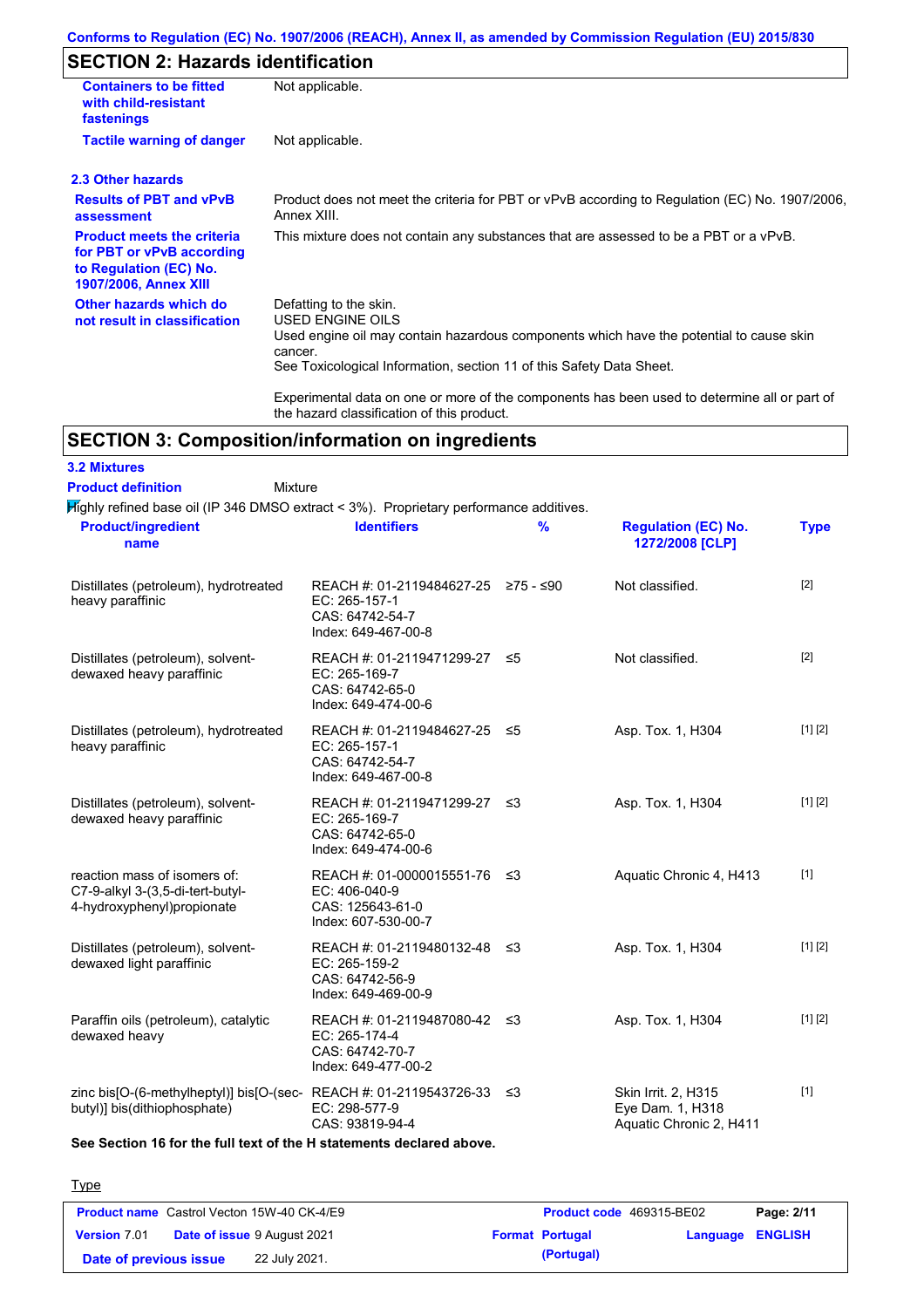## **SECTION 3: Composition/information on ingredients**

[1] Substance classified with a health or environmental hazard

[2] Substance with a workplace exposure limit

[3] Substance meets the criteria for PBT according to Regulation (EC) No. 1907/2006, Annex XIII

- [4] Substance meets the criteria for vPvB according to Regulation (EC) No. 1907/2006, Annex XIII
- [5] Substance of equivalent concern

[6] Additional disclosure due to company policy

Occupational exposure limits, if available, are listed in Section 8.

### **SECTION 4: First aid measures**

#### **4.1 Description of first aid measures**

| <b>Eye contact</b>                | In case of contact, immediately flush eyes with plenty of water for at least 15 minutes. Eyelids<br>should be held away from the eyeball to ensure thorough rinsing. Check for and remove any<br>contact lenses. Get medical attention. |
|-----------------------------------|-----------------------------------------------------------------------------------------------------------------------------------------------------------------------------------------------------------------------------------------|
| <b>Skin contact</b>               | Wash skin thoroughly with soap and water or use recognised skin cleanser. Remove<br>contaminated clothing and shoes. Wash clothing before reuse. Clean shoes thoroughly before<br>reuse. Get medical attention if irritation develops.  |
| <b>Inhalation</b>                 | If inhaled, remove to fresh air. Get medical attention if symptoms occur.                                                                                                                                                               |
| <b>Ingestion</b>                  | Do not induce vomiting unless directed to do so by medical personnel. Get medical attention if<br>symptoms occur.                                                                                                                       |
| <b>Protection of first-aiders</b> | No action shall be taken involving any personal risk or without suitable training. It may be<br>dangerous to the person providing aid to give mouth-to-mouth resuscitation.                                                             |

#### **4.2 Most important symptoms and effects, both acute and delayed**

See Section 11 for more detailed information on health effects and symptoms.

#### **Potential acute health effects**

| <b>Inhalation</b>   | Vapour inhalation under ambient conditions is not normally a problem due to low vapour<br>pressure.               |
|---------------------|-------------------------------------------------------------------------------------------------------------------|
| <b>Ingestion</b>    | No known significant effects or critical hazards.                                                                 |
| <b>Skin contact</b> | Defatting to the skin. May cause skin dryness and irritation.                                                     |
| Eye contact         | Not classified as an eye irritant. Based on data available for this or related materials.                         |
|                     | Delayed and immediate effects as well as chronic effects from short and long-term exposure                        |
| <b>Inhalation</b>   | Overexposure to the inhalation of airborne droplets or aerosols may cause irritation of the<br>respiratory tract. |
| <b>Ingestion</b>    | Ingestion of large quantities may cause nausea and diarrhoea.                                                     |
| <b>Skin contact</b> | Prolonged or repeated contact can defat the skin and lead to irritation and/or dermatitis.                        |
| Eye contact         | Potential risk of transient stinging or redness if accidental eye contact occurs.                                 |

#### **4.3 Indication of any immediate medical attention and special treatment needed**

**Notes to physician** Treatment should in general be symptomatic and directed to relieving any effects.

#### No action shall be taken involving any personal risk or without suitable training. Promptly isolate the scene by removing all persons from the vicinity of the incident if there is a fire. **Hazardous combustion products Hazards from the substance or mixture** Combustion products may include the following: carbon oxides (CO, CO2) (carbon monoxide, carbon dioxide) In a fire or if heated, a pressure increase will occur and the container may burst. Fire-fighters should wear appropriate protective equipment and self-contained breathing apparatus (SCBA) with a full face-piece operated in positive pressure mode. Clothing for firefighters (including helmets, protective boots and gloves) conforming to European standard EN 469 will provide a basic level of protection for chemical incidents. **Special protective equipment for fire-fighters** In case of fire, use foam, dry chemical or carbon dioxide extinguisher or spray. **5.1 Extinguishing media** Do not use water jet. The use of a water jet may cause the fire to spread by splashing the burning product. **Suitable extinguishing media Unsuitable extinguishing media SECTION 5: Firefighting measures 5.2 Special hazards arising from the substance or mixture 5.3 Advice for firefighters Special precautions for fire-fighters Product name** Castrol Vecton 15W-40 CK-4/E9 **Product Code 469315-BE02 Page: 3/11 Version** 7.01 **Date of issue** 9 August 2021 **Format Portugal Language ENGLISH Date of previous issue (Portugal)** 22 July 2021.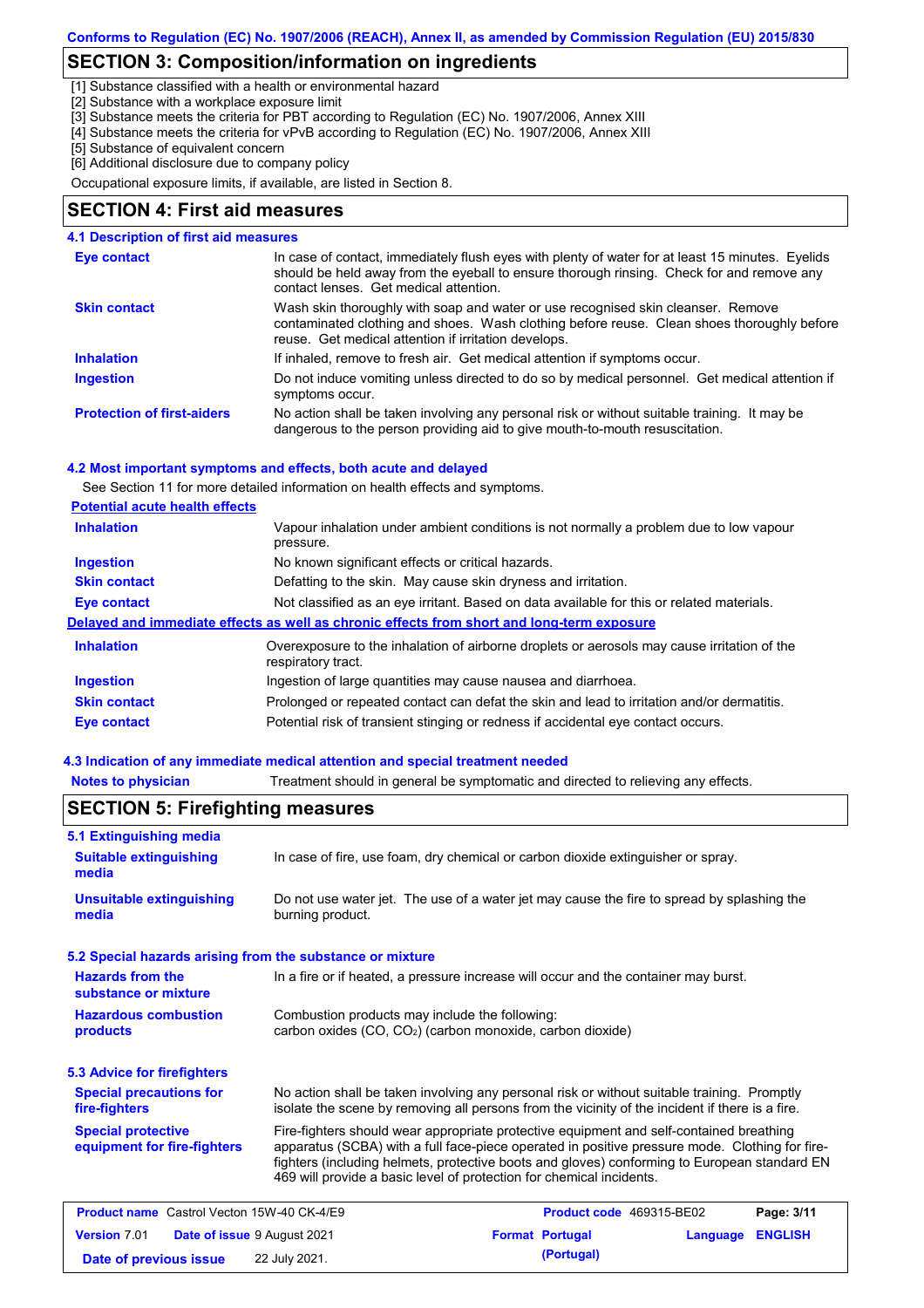## **SECTION 6: Accidental release measures**

|                                                          | 6.1 Personal precautions, protective equipment and emergency procedures                                                                                                                                                                                                                                                                                                                        |
|----------------------------------------------------------|------------------------------------------------------------------------------------------------------------------------------------------------------------------------------------------------------------------------------------------------------------------------------------------------------------------------------------------------------------------------------------------------|
| For non-emergency<br>personnel                           | No action shall be taken involving any personal risk or without suitable training. Evacuate<br>surrounding areas. Keep unnecessary and unprotected personnel from entering. Do not touch<br>or walk through spilt material. Floors may be slippery; use care to avoid falling. Put on<br>appropriate personal protective equipment.                                                            |
| For emergency responders                                 | Entry into a confined space or poorly ventilated area contaminated with vapour, mist or fume is<br>extremely hazardous without the correct respiratory protective equipment and a safe system of<br>work. Wear self-contained breathing apparatus. Wear a suitable chemical protective suit.<br>Chemical resistant boots. See also the information in "For non-emergency personnel".           |
| <b>6.2 Environmental</b><br>precautions                  | Avoid dispersal of spilt material and runoff and contact with soil, waterways, drains and sewers.<br>Inform the relevant authorities if the product has caused environmental pollution (sewers,<br>waterways, soil or air).                                                                                                                                                                    |
| 6.3 Methods and material for containment and cleaning up |                                                                                                                                                                                                                                                                                                                                                                                                |
| <b>Small spill</b>                                       | Stop leak if without risk. Move containers from spill area. Absorb with an inert material and<br>place in an appropriate waste disposal container. Dispose of via a licensed waste disposal<br>contractor.                                                                                                                                                                                     |
| <b>Large spill</b>                                       | Stop leak if without risk. Move containers from spill area. Prevent entry into sewers, water<br>courses, basements or confined areas. Contain and collect spillage with non-combustible,<br>absorbent material e.g. sand, earth, vermiculite or diatomaceous earth and place in container<br>for disposal according to local regulations. Dispose of via a licensed waste disposal contractor. |
| 6.4 Reference to other<br><b>sections</b>                | See Section 1 for emergency contact information.<br>See Section 5 for firefighting measures.<br>See Section 8 for information on appropriate personal protective equipment.<br>See Section 12 for environmental precautions.<br>See Section 13 for additional waste treatment information.                                                                                                     |

## **SECTION 7: Handling and storage**

### **7.1 Precautions for safe handling**

| <b>Protective measures</b>                                                           | Put on appropriate personal protective equipment.                                                                                                                                                                                                                                                                                                                                                                                                                                        |
|--------------------------------------------------------------------------------------|------------------------------------------------------------------------------------------------------------------------------------------------------------------------------------------------------------------------------------------------------------------------------------------------------------------------------------------------------------------------------------------------------------------------------------------------------------------------------------------|
| <b>Advice on general</b><br>occupational hygiene                                     | Eating, drinking and smoking should be prohibited in areas where this material is handled,<br>stored and processed. Wash thoroughly after handling. Remove contaminated clothing and<br>protective equipment before entering eating areas. See also Section 8 for additional<br>information on hygiene measures.                                                                                                                                                                         |
| <b>7.2 Conditions for safe</b><br>storage, including any<br><i>incompatibilities</i> | Store in accordance with local requiations. Store in a dry, cool and well-ventilated area, away<br>from incompatible materials (see Section 10). Keep away from heat and direct sunlight. Keep<br>container tightly closed and sealed until ready for use. Containers that have been opened must<br>be carefully resealed and kept upright to prevent leakage. Store and use only in equipment/<br>containers designed for use with this product. Do not store in unlabelled containers. |
| <b>Not suitable</b>                                                                  | Prolonged exposure to elevated temperature.                                                                                                                                                                                                                                                                                                                                                                                                                                              |
| 7.3 Specific end use(s)                                                              |                                                                                                                                                                                                                                                                                                                                                                                                                                                                                          |
| <b>Recommendations</b>                                                               | See section 1.2 and Exposure scenarios in annex, if applicable.                                                                                                                                                                                                                                                                                                                                                                                                                          |

## **SECTION 8: Exposure controls/personal protection**

| <b>Occupational exposure limits</b>                    | No exposure limit value known.                                                                                                    |  |  |
|--------------------------------------------------------|-----------------------------------------------------------------------------------------------------------------------------------|--|--|
| <b>Product/ingredient name</b>                         | <b>Exposure limit values</b>                                                                                                      |  |  |
| Distillates (petroleum), hydrotreated heavy paraffinic | Portuguese Institute of Quality (Portugal).<br>TWA: 5 mg/m <sup>3</sup> 8 hours. Issued/Revised: 10/2003 Form: Inhalable fraction |  |  |
| Distillates (petroleum), solvent-dewaxed heavy         | Portuguese Institute of Quality (Portugal).                                                                                       |  |  |
| paraffinic                                             | TWA: 5 mg/m <sup>3</sup> 8 hours. Issued/Revised: 10/2003 Form: Inhalable fraction                                                |  |  |
| Distillates (petroleum), hydrotreated heavy paraffinic | Portuguese Institute of Quality (Portugal).<br>TWA: 5 mg/m <sup>3</sup> 8 hours. Issued/Revised: 10/2003 Form: Inhalable fraction |  |  |
| Distillates (petroleum), solvent-dewaxed heavy         | Portuguese Institute of Quality (Portugal).                                                                                       |  |  |
| paraffinic                                             | TWA: 5 mg/m <sup>3</sup> 8 hours. Issued/Revised: 10/2003 Form: Inhalable fraction                                                |  |  |
| <b>Product name</b> Castrol Vecton 15W-40 CK-4/E9      | Product code 469315-BE02<br>Page: 4/11                                                                                            |  |  |
| <b>Version</b> 7.01<br>Date of issue 9 August 2021     | <b>ENGLISH</b><br><b>Format Portugal</b><br>Language                                                                              |  |  |
|                                                        | (Portugal)                                                                                                                        |  |  |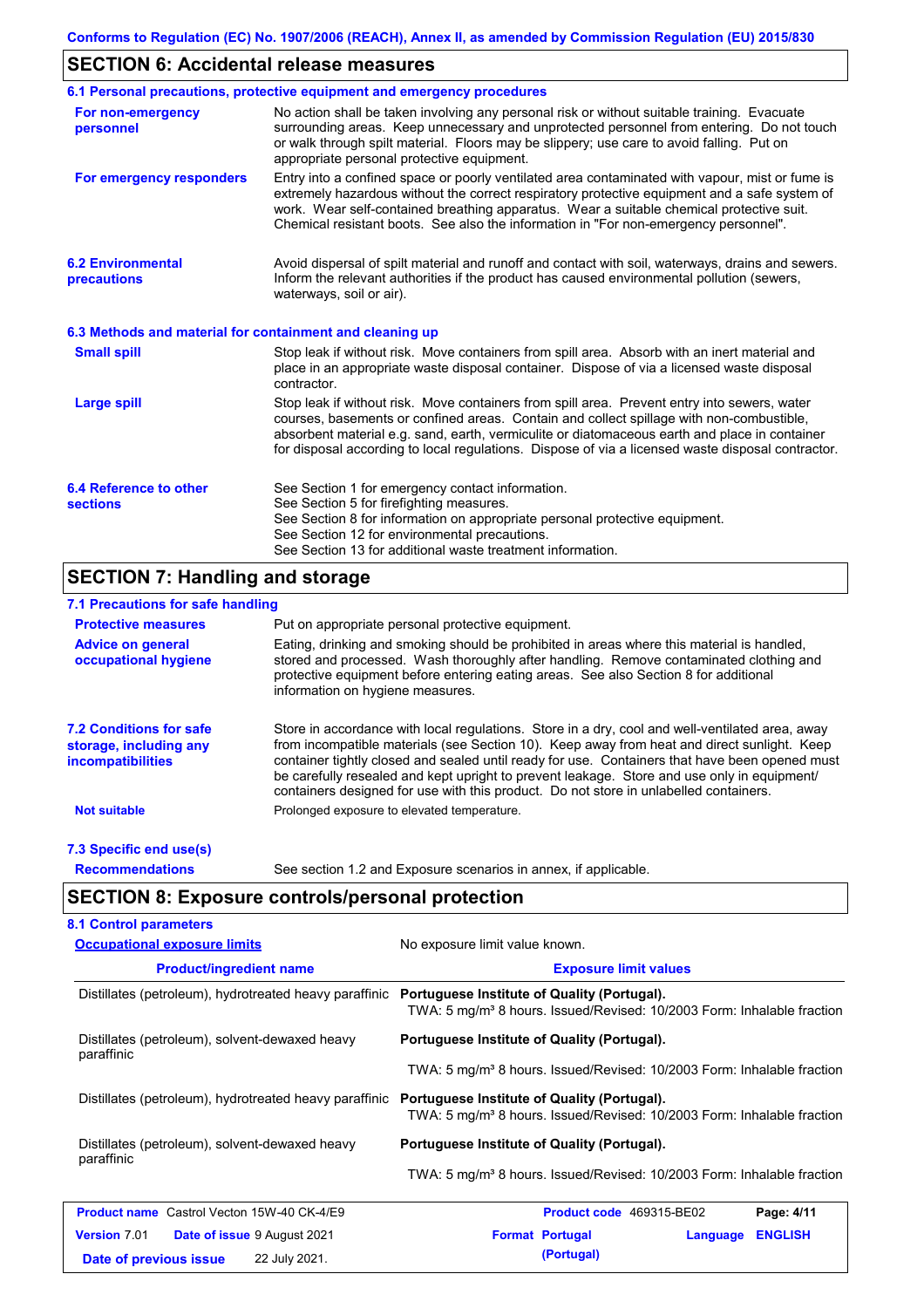## **SECTION 8: Exposure controls/personal protection**

| Distillates (petroleum), solvent-dewaxed light | Portuguese Institute of Quality (Portugal).                                                 |
|------------------------------------------------|---------------------------------------------------------------------------------------------|
| paraffinic                                     |                                                                                             |
|                                                | $TOMA \cdot 5$ ma/m <sup>3</sup> 8 hours leguad/Povised: $10/2003$ Form: Inhalable fraction |

TWA: 5 mg/m³ 8 hours. Issued/Revised: 10/2003 Form: Inhalable fraction

Paraffin oils (petroleum), catalytic dewaxed heavy **Portuguese Institute of Quality (Portugal).** 

TWA: 5 mg/m<sup>3</sup> 8 hours. Issued/Revised: 10/2003 Form: Inhalable fraction

Whilst specific OELs for certain components may be shown in this section, other components may be present in any mist, vapour or dust produced. Therefore, the specific OELs may not be applicable to the product as a whole and are provided for guidance only.

**Recommended monitoring procedures**

If this product contains ingredients with exposure limits, personal, workplace atmosphere or biological monitoring may be required to determine the effectiveness of the ventilation or other control measures and/or the necessity to use respiratory protective equipment. Reference should be made to monitoring standards, such as the following: European Standard EN 689 (Workplace atmospheres - Guidance for the assessment of exposure by inhalation to chemical agents for comparison with limit values and measurement strategy) European Standard EN 14042 (Workplace atmospheres - Guide for the application and use of procedures for the assessment of exposure to chemical and biological agents) European Standard EN 482 (Workplace atmospheres - General requirements for the performance of procedures for the measurement of chemical agents) Reference to national guidance documents for methods for the determination of hazardous substances will also be required.

#### **Derived No Effect Level**

No DNELs/DMELs available.

#### **Predicted No Effect Concentration**

No PNECs available

| <b>8.2 Exposure controls</b>                              |                                                                                                                                                                                                                                                                                                                                                                                                                                                                                                                                                                                                                                                                                                                                                                                                                                                                                                                                                                                                         |                          |                  |            |
|-----------------------------------------------------------|---------------------------------------------------------------------------------------------------------------------------------------------------------------------------------------------------------------------------------------------------------------------------------------------------------------------------------------------------------------------------------------------------------------------------------------------------------------------------------------------------------------------------------------------------------------------------------------------------------------------------------------------------------------------------------------------------------------------------------------------------------------------------------------------------------------------------------------------------------------------------------------------------------------------------------------------------------------------------------------------------------|--------------------------|------------------|------------|
| <b>Appropriate engineering</b><br><b>controls</b>         | Provide exhaust ventilation or other engineering controls to keep the relevant airborne<br>concentrations below their respective occupational exposure limits.<br>All activities involving chemicals should be assessed for their risks to health, to ensure<br>exposures are adequately controlled. Personal protective equipment should only be considered<br>after other forms of control measures (e.g. engineering controls) have been suitably evaluated.<br>Personal protective equipment should conform to appropriate standards, be suitable for use, be<br>kept in good condition and properly maintained.<br>Your supplier of personal protective equipment should be consulted for advice on selection and<br>appropriate standards. For further information contact your national organisation for standards.<br>The final choice of protective equipment will depend upon a risk assessment. It is important to<br>ensure that all items of personal protective equipment are compatible. |                          |                  |            |
| <b>Individual protection measures</b>                     |                                                                                                                                                                                                                                                                                                                                                                                                                                                                                                                                                                                                                                                                                                                                                                                                                                                                                                                                                                                                         |                          |                  |            |
| <b>Hygiene measures</b>                                   | Wash hands, forearms and face thoroughly after handling chemical products, before eating,<br>smoking and using the lavatory and at the end of the working period. Ensure that eyewash<br>stations and safety showers are close to the workstation location.                                                                                                                                                                                                                                                                                                                                                                                                                                                                                                                                                                                                                                                                                                                                             |                          |                  |            |
| <b>Respiratory protection</b>                             | In case of insufficient ventilation, wear suitable respiratory equipment.<br>The correct choice of respiratory protection depends upon the chemicals being handled, the<br>conditions of work and use, and the condition of the respiratory equipment. Safety procedures<br>should be developed for each intended application. Respiratory protection equipment should<br>therefore be chosen in consultation with the supplier/manufacturer and with a full assessment<br>of the working conditions.                                                                                                                                                                                                                                                                                                                                                                                                                                                                                                   |                          |                  |            |
| <b>Eye/face protection</b>                                | Safety glasses with side shields.                                                                                                                                                                                                                                                                                                                                                                                                                                                                                                                                                                                                                                                                                                                                                                                                                                                                                                                                                                       |                          |                  |            |
| <b>Skin protection</b>                                    |                                                                                                                                                                                                                                                                                                                                                                                                                                                                                                                                                                                                                                                                                                                                                                                                                                                                                                                                                                                                         |                          |                  |            |
| <b>Hand protection</b>                                    | <b>General Information:</b>                                                                                                                                                                                                                                                                                                                                                                                                                                                                                                                                                                                                                                                                                                                                                                                                                                                                                                                                                                             |                          |                  |            |
|                                                           | Because specific work environments and material handling practices vary, safety procedures<br>should be developed for each intended application. The correct choice of protective gloves<br>depends upon the chemicals being handled, and the conditions of work and use. Most gloves<br>provide protection for only a limited time before they must be discarded and replaced (even the<br>best chemically resistant gloves will break down after repeated chemical exposures).                                                                                                                                                                                                                                                                                                                                                                                                                                                                                                                        |                          |                  |            |
|                                                           | Gloves should be chosen in consultation with the supplier / manufacturer and taking account of<br>a full assessment of the working conditions.                                                                                                                                                                                                                                                                                                                                                                                                                                                                                                                                                                                                                                                                                                                                                                                                                                                          |                          |                  |            |
|                                                           | Recommended: Nitrile gloves.<br><b>Breakthrough time:</b>                                                                                                                                                                                                                                                                                                                                                                                                                                                                                                                                                                                                                                                                                                                                                                                                                                                                                                                                               |                          |                  |            |
|                                                           | Breakthrough time data are generated by glove manufacturers under laboratory test conditions<br>and represent how long a glove can be expected to provide effective permeation resistance. It<br>is important when following breakthrough time recommendations that actual workplace<br>conditions are taken into account. Always consult with your glove supplier for up-to-date                                                                                                                                                                                                                                                                                                                                                                                                                                                                                                                                                                                                                       |                          |                  |            |
| <b>Product name</b> Castrol Vecton 15W-40 CK-4/E9         |                                                                                                                                                                                                                                                                                                                                                                                                                                                                                                                                                                                                                                                                                                                                                                                                                                                                                                                                                                                                         | Product code 469315-BE02 |                  | Page: 5/11 |
| <b>Version 7.01</b><br><b>Date of issue 9 August 2021</b> |                                                                                                                                                                                                                                                                                                                                                                                                                                                                                                                                                                                                                                                                                                                                                                                                                                                                                                                                                                                                         | <b>Format Portugal</b>   | Language ENGLISH |            |
| Date of previous issue                                    | 22 July 2021.                                                                                                                                                                                                                                                                                                                                                                                                                                                                                                                                                                                                                                                                                                                                                                                                                                                                                                                                                                                           | (Portugal)               |                  |            |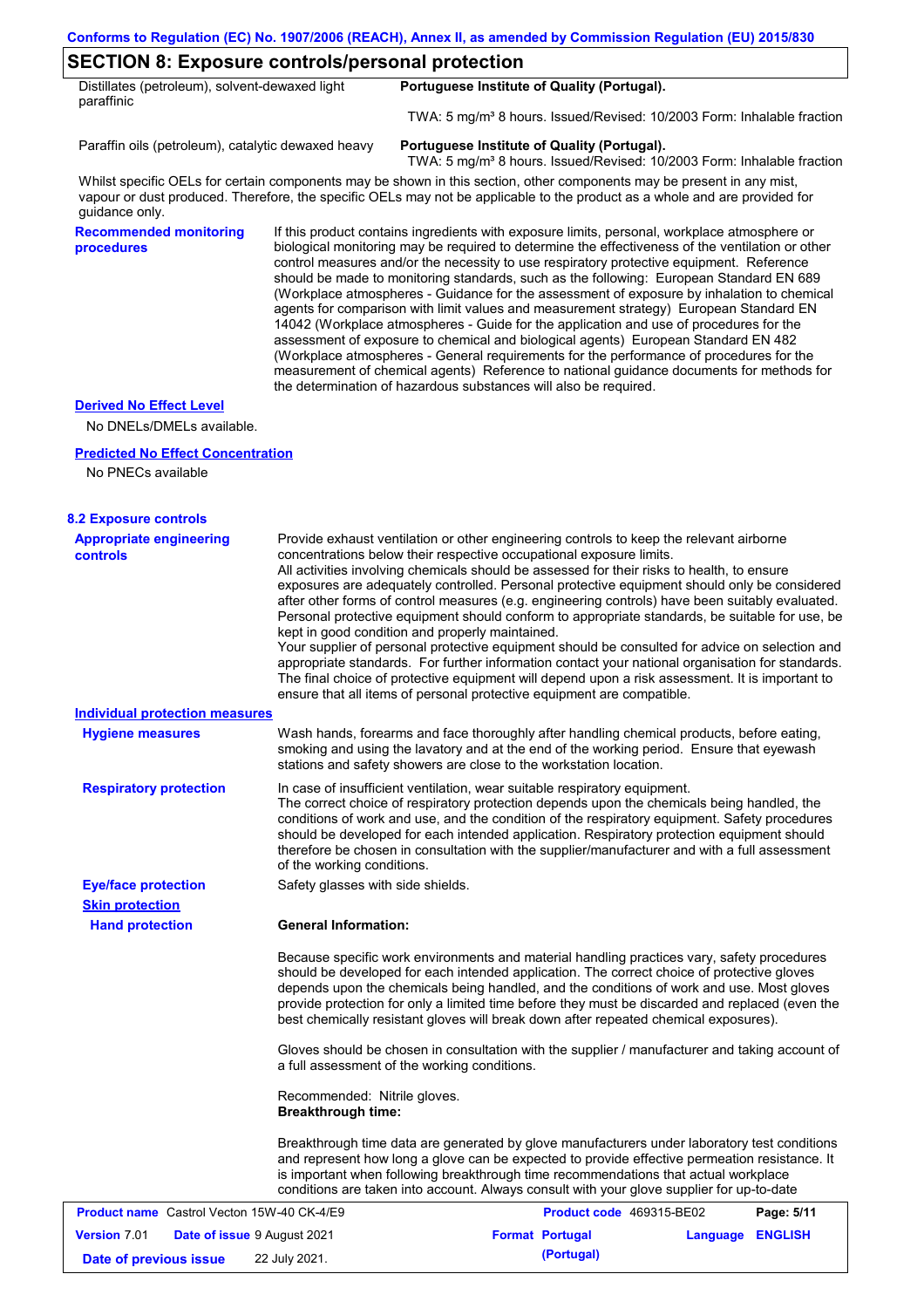# **SECTION 8: Exposure controls/personal protection**

technical information on breakthrough times for the recommended glove type. Our recommendations on the selection of gloves are as follows:

Continuous contact:

|                                           | Gloves with a minimum breakthrough time of 240 minutes, or >480 minutes if suitable gloves<br>can be obtained.<br>If suitable gloves are not available to offer that level of protection, gloves with shorter<br>breakthrough times may be acceptable as long as appropriate glove maintenance and<br>replacement regimes are determined and adhered to.                                                                                                                                                                                                                                                                                                                              |
|-------------------------------------------|---------------------------------------------------------------------------------------------------------------------------------------------------------------------------------------------------------------------------------------------------------------------------------------------------------------------------------------------------------------------------------------------------------------------------------------------------------------------------------------------------------------------------------------------------------------------------------------------------------------------------------------------------------------------------------------|
|                                           | Short-term / splash protection:                                                                                                                                                                                                                                                                                                                                                                                                                                                                                                                                                                                                                                                       |
|                                           | Recommended breakthrough times as above.<br>It is recognised that for short-term, transient exposures, gloves with shorter breakthrough times<br>may commonly be used. Therefore, appropriate maintenance and replacement regimes must<br>be determined and rigorously followed.                                                                                                                                                                                                                                                                                                                                                                                                      |
|                                           | <b>Glove Thickness:</b>                                                                                                                                                                                                                                                                                                                                                                                                                                                                                                                                                                                                                                                               |
|                                           | For general applications, we recommend gloves with a thickness typically greater than 0.35 mm.                                                                                                                                                                                                                                                                                                                                                                                                                                                                                                                                                                                        |
|                                           | It should be emphasised that glove thickness is not necessarily a good predictor of glove<br>resistance to a specific chemical, as the permeation efficiency of the glove will be dependent<br>on the exact composition of the glove material. Therefore, glove selection should also be based<br>on consideration of the task requirements and knowledge of breakthrough times.<br>Glove thickness may also vary depending on the glove manufacturer, the glove type and the<br>glove model. Therefore, the manufacturers' technical data should always be taken into account<br>to ensure selection of the most appropriate glove for the task.                                     |
|                                           | Note: Depending on the activity being conducted, gloves of varying thickness may be required<br>for specific tasks. For example:                                                                                                                                                                                                                                                                                                                                                                                                                                                                                                                                                      |
|                                           | • Thinner gloves (down to 0.1 mm or less) may be required where a high degree of manual<br>dexterity is needed. However, these gloves are only likely to give short duration protection and<br>would normally be just for single use applications, then disposed of.                                                                                                                                                                                                                                                                                                                                                                                                                  |
|                                           | • Thicker gloves (up to 3 mm or more) may be required where there is a mechanical (as well<br>as a chemical) risk i.e. where there is abrasion or puncture potential.                                                                                                                                                                                                                                                                                                                                                                                                                                                                                                                 |
| <b>Skin and body</b>                      | Use of protective clothing is good industrial practice.<br>Personal protective equipment for the body should be selected based on the task being<br>performed and the risks involved and should be approved by a specialist before handling this<br>product.<br>Cotton or polyester/cotton overalls will only provide protection against light superficial<br>contamination that will not soak through to the skin. Overalls should be laundered on a regular<br>basis. When the risk of skin exposure is high (e.g. when cleaning up spillages or if there is a<br>risk of splashing) then chemical resistant aprons and/or impervious chemical suits and boots<br>will be required. |
| <b>Refer to standards:</b>                | Respiratory protection: EN 529<br>Gloves: EN 420, EN 374<br>Eye protection: EN 166<br>Filtering half-mask: EN 149<br>Filtering half-mask with valve: EN 405<br>Half-mask: EN 140 plus filter<br>Full-face mask: EN 136 plus filter<br>Particulate filters: EN 143<br>Gas/combined filters: EN 14387                                                                                                                                                                                                                                                                                                                                                                                   |
| <b>Environmental exposure</b><br>controls | Emissions from ventilation or work process equipment should be checked to ensure they<br>comply with the requirements of environmental protection legislation. In some cases, fume<br>scrubbers, filters or engineering modifications to the process equipment will be necessary to<br>reduce emissions to acceptable levels.                                                                                                                                                                                                                                                                                                                                                         |

| <b>Product name</b> Castrol Vecton 15W-40 CK-4/E9 |                                    | Product code 469315-BE02 |                  | Page: 6/11 |
|---------------------------------------------------|------------------------------------|--------------------------|------------------|------------|
| <b>Version 7.01</b>                               | <b>Date of issue 9 August 2021</b> | <b>Format Portugal</b>   | Language ENGLISH |            |
| Date of previous issue                            | 22 July 2021.                      | (Portugal)               |                  |            |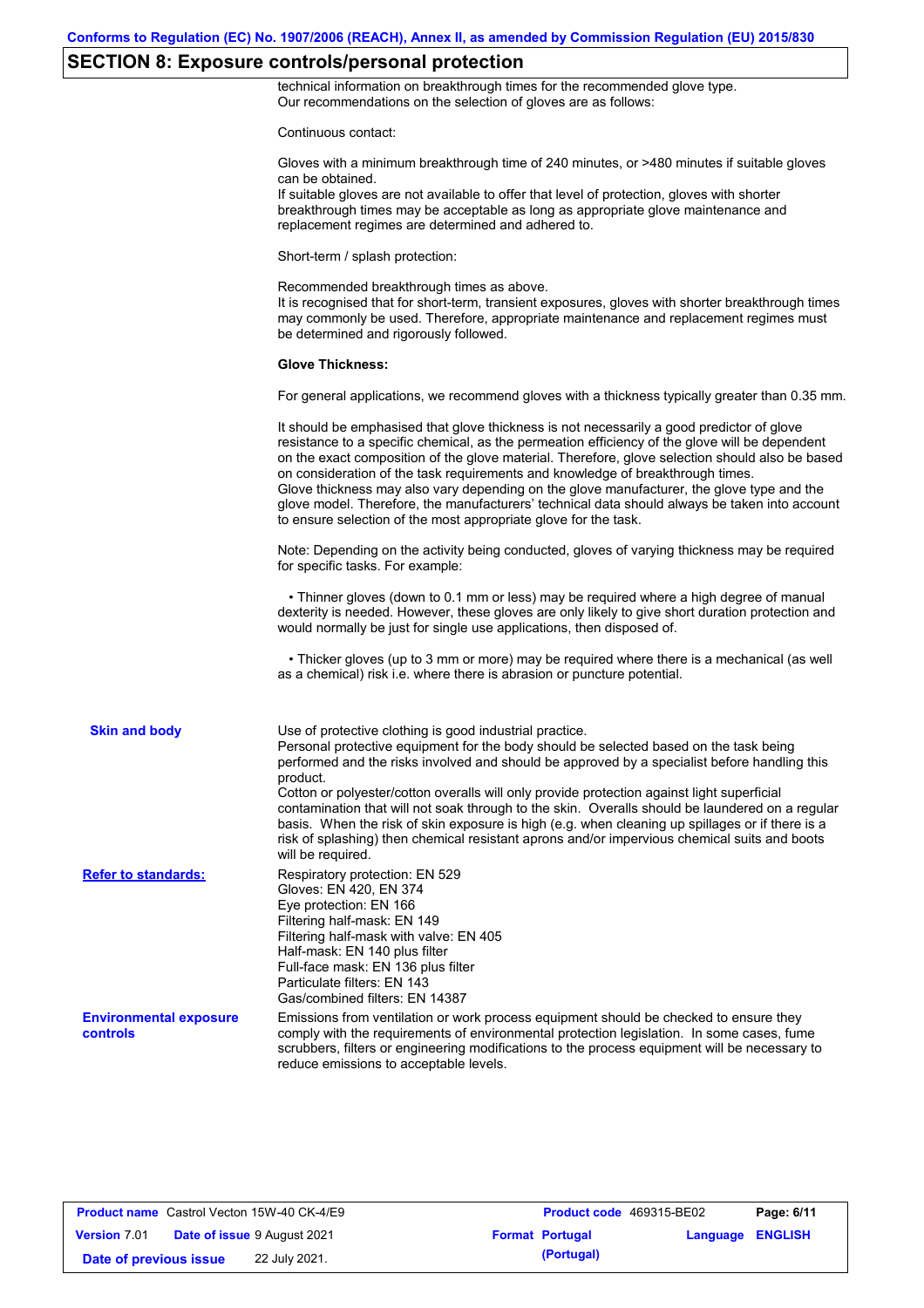## **SECTION 9: Physical and chemical properties**

**9.1 Information on basic physical and chemical properties**

| <b>Appearance</b>                                      |                                                                                                                                                                             |
|--------------------------------------------------------|-----------------------------------------------------------------------------------------------------------------------------------------------------------------------------|
| <b>Physical state</b>                                  | Liquid.                                                                                                                                                                     |
| <b>Colour</b>                                          | Amber. [Light]                                                                                                                                                              |
| <b>Odour</b>                                           | Not available. Not tested.                                                                                                                                                  |
| <b>Odour threshold</b>                                 | Not available. Not tested.                                                                                                                                                  |
| pH                                                     | Not applicable. Based on Solubility in Water (insoluble in water.).                                                                                                         |
| <b>Melting point/freezing point</b>                    | Not applicable. Based on Composition/information on ingredients.                                                                                                            |
| Initial boiling point and boiling<br>range             | Not available. Not tested.                                                                                                                                                  |
| <b>Pour point</b>                                      | $-36 °C$                                                                                                                                                                    |
| <b>Flash point</b>                                     | Closed cup: 205°C (401°F) [Pensky-Martens.]                                                                                                                                 |
| <b>Evaporation rate</b>                                | Not relevant/applicable due to nature of the product. Based on low volatility.                                                                                              |
| <b>Flammability (solid, gas)</b>                       | Not applicable. Based on physical state.                                                                                                                                    |
| <b>Upper/lower flammability or</b><br>explosive limits | Not available. Not tested.                                                                                                                                                  |
| <b>Vapour pressure</b>                                 | <0.01 kPa (<0.075 mm Hg) [20°C (68°F)]                                                                                                                                      |
| <b>Vapour density</b>                                  | $>1$ [Air = 1]                                                                                                                                                              |
| <b>Relative density</b>                                | $<$ 1                                                                                                                                                                       |
| <b>Density</b>                                         | $\leq$ 1000 kg/m <sup>3</sup> ( $\leq$ 1 g/cm <sup>3</sup> ) at 15 <sup>°</sup> C                                                                                           |
| <b>Solubility(ies)</b>                                 | insoluble in water.                                                                                                                                                         |
| <b>Partition coefficient: n-octanol/</b><br>water      | Not applicable. Substance is a hydrocarbon UVCB. Standard tests for this endpoint are<br>intended for single substances and are not appropriate for this complex substance. |
| <b>Auto-ignition temperature</b>                       | Not available. Not tested.                                                                                                                                                  |
| <b>Decomposition temperature</b>                       | Not observed to decompose by final boiling point                                                                                                                            |
| <b>Viscosity</b>                                       | Kinematic: 107.6 mm <sup>2</sup> /s (107.6 cSt) at $40^{\circ}$ C<br>Kinematic: 14.6 to 15.2 mm <sup>2</sup> /s (14.6 to 15.2 cSt) at 100°C                                 |
| <b>Explosive properties</b>                            | Not considered explosive based on structural and oxygen balance considerations.                                                                                             |
| <b>Oxidising properties</b>                            | Not considered oxidizing based on structural considerations.                                                                                                                |

#### **9.2 Other information**

No additional information.

## **SECTION 10: Stability and reactivity**

| <b>10.1 Reactivity</b>                            | No specific test data available for this product. Refer to Conditions to avoid and Incompatible<br>materials for additional information.                                |
|---------------------------------------------------|-------------------------------------------------------------------------------------------------------------------------------------------------------------------------|
| <b>10.2 Chemical stability</b>                    | The product is stable.                                                                                                                                                  |
| <b>10.3 Possibility of</b><br>hazardous reactions | Under normal conditions of storage and use, hazardous reactions will not occur.<br>Under normal conditions of storage and use, hazardous polymerisation will not occur. |
| <b>10.4 Conditions to avoid</b>                   | Avoid all possible sources of ignition (spark or flame).                                                                                                                |
| <b>10.5 Incompatible materials</b>                | Reactive or incompatible with the following materials: oxidising materials.                                                                                             |
| <b>10.6 Hazardous</b><br>decomposition products   | Under normal conditions of storage and use, hazardous decomposition products should not be<br>produced.                                                                 |

## **SECTION 11: Toxicological information**

**11.1 Information on toxicological effects Acute toxicity estimates**

|                        | <b>Product name</b> Castrol Vecton 15W-40 CK-4/E9 | <b>Product code</b> 469315-BE02 |                  | Page: 7/11 |
|------------------------|---------------------------------------------------|---------------------------------|------------------|------------|
| <b>Version 7.01</b>    | <b>Date of issue 9 August 2021</b>                | <b>Format Portugal</b>          | Language ENGLISH |            |
| Date of previous issue | 22 July 2021.                                     | (Portugal)                      |                  |            |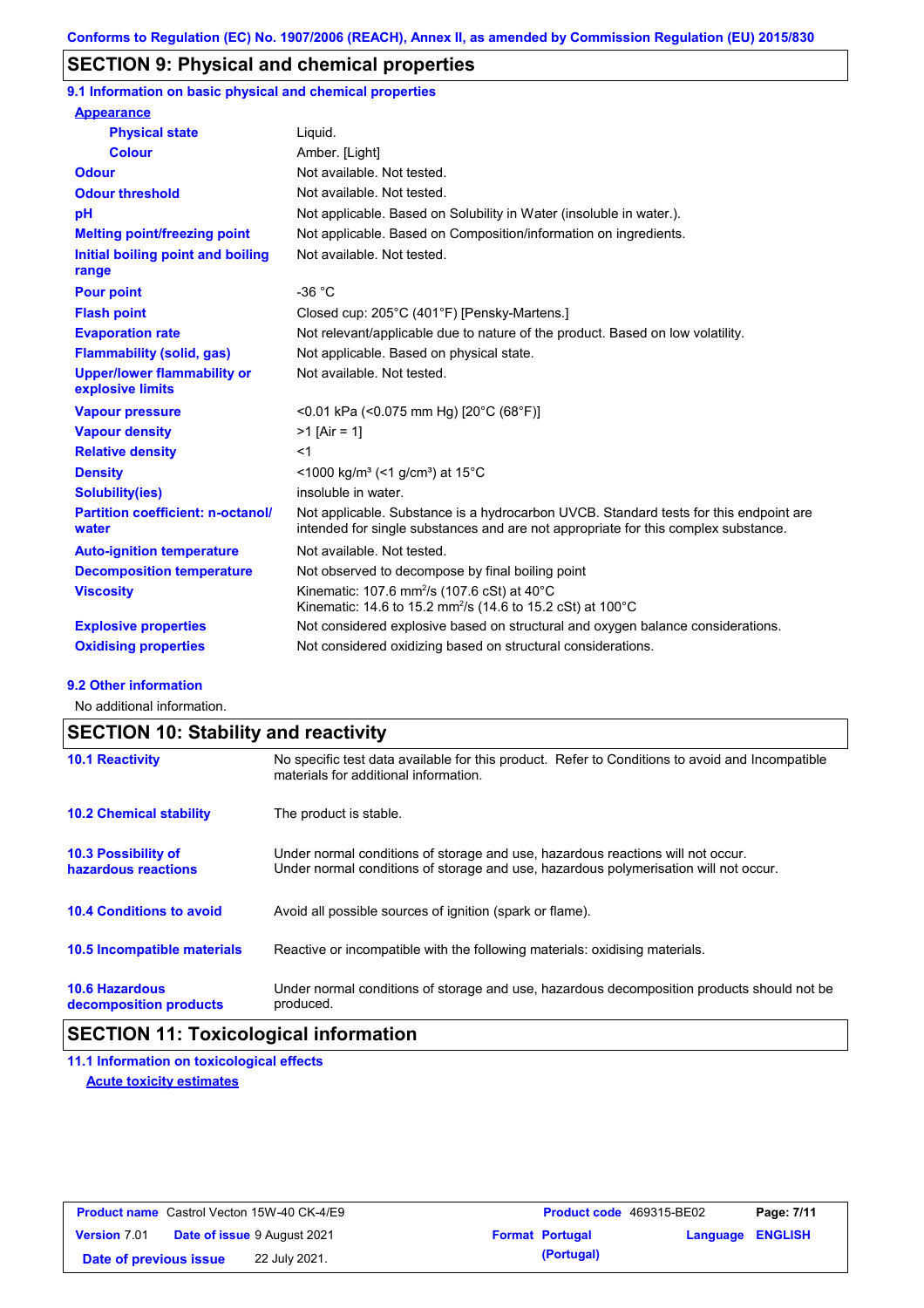# **Conforms to Regulation (EC) No. 1907/2006 (REACH), Annex II, as amended by Commission Regulation (EU) 2015/830**

# **SECTION 11: Toxicological information**

| <b>Product/ingredient name</b>                                                             |                                                                                                                                                                                                         | Oral (mg/<br>kg)                                                                           | <b>Dermal</b><br>(mg/kg) | <b>Inhalation</b><br>(gases)<br>(ppm) | <b>Inhalation</b><br>(vapours)<br>(mg/l) | <b>Inhalation</b><br>(dusts)<br>and mists)<br>(mg/l)                                                                                                                                          |
|--------------------------------------------------------------------------------------------|---------------------------------------------------------------------------------------------------------------------------------------------------------------------------------------------------------|--------------------------------------------------------------------------------------------|--------------------------|---------------------------------------|------------------------------------------|-----------------------------------------------------------------------------------------------------------------------------------------------------------------------------------------------|
| Phosphorodithioic acid, mixed O,O-bis(sec-Bu and<br>isooctyl) esters, zinc salts           |                                                                                                                                                                                                         | 2500                                                                                       | N/A                      | N/A                                   | N/A                                      | N/A                                                                                                                                                                                           |
| <b>Information on likely</b><br>routes of exposure                                         | Routes of entry anticipated: Dermal, Inhalation.                                                                                                                                                        |                                                                                            |                          |                                       |                                          |                                                                                                                                                                                               |
| <b>Potential acute health effects</b>                                                      |                                                                                                                                                                                                         |                                                                                            |                          |                                       |                                          |                                                                                                                                                                                               |
| <b>Inhalation</b>                                                                          | Vapour inhalation under ambient conditions is not normally a problem due to low vapour<br>pressure.                                                                                                     |                                                                                            |                          |                                       |                                          |                                                                                                                                                                                               |
| <b>Ingestion</b>                                                                           | No known significant effects or critical hazards.                                                                                                                                                       |                                                                                            |                          |                                       |                                          |                                                                                                                                                                                               |
| <b>Skin contact</b>                                                                        | Defatting to the skin. May cause skin dryness and irritation.                                                                                                                                           |                                                                                            |                          |                                       |                                          |                                                                                                                                                                                               |
| <b>Eye contact</b>                                                                         | Not classified as an eye irritant. Based on data available for this or related materials.                                                                                                               |                                                                                            |                          |                                       |                                          |                                                                                                                                                                                               |
| Symptoms related to the physical, chemical and toxicological characteristics               |                                                                                                                                                                                                         |                                                                                            |                          |                                       |                                          |                                                                                                                                                                                               |
| <b>Inhalation</b>                                                                          | No specific data.                                                                                                                                                                                       |                                                                                            |                          |                                       |                                          |                                                                                                                                                                                               |
| <b>Ingestion</b>                                                                           | No specific data.                                                                                                                                                                                       |                                                                                            |                          |                                       |                                          |                                                                                                                                                                                               |
| <b>Skin contact</b>                                                                        | Adverse symptoms may include the following:<br>irritation<br>dryness<br>cracking                                                                                                                        |                                                                                            |                          |                                       |                                          |                                                                                                                                                                                               |
| <b>Eye contact</b>                                                                         | No specific data.                                                                                                                                                                                       |                                                                                            |                          |                                       |                                          |                                                                                                                                                                                               |
| Delayed and immediate effects as well as chronic effects from short and long-term exposure |                                                                                                                                                                                                         |                                                                                            |                          |                                       |                                          |                                                                                                                                                                                               |
| <b>Inhalation</b>                                                                          | Overexposure to the inhalation of airborne droplets or aerosols may cause irritation of the<br>respiratory tract.                                                                                       |                                                                                            |                          |                                       |                                          |                                                                                                                                                                                               |
| <b>Ingestion</b>                                                                           |                                                                                                                                                                                                         | Ingestion of large quantities may cause nausea and diarrhoea.                              |                          |                                       |                                          |                                                                                                                                                                                               |
| <b>Skin contact</b>                                                                        |                                                                                                                                                                                                         | Prolonged or repeated contact can defat the skin and lead to irritation and/or dermatitis. |                          |                                       |                                          |                                                                                                                                                                                               |
| <b>Eye contact</b>                                                                         |                                                                                                                                                                                                         | Potential risk of transient stinging or redness if accidental eye contact occurs.          |                          |                                       |                                          |                                                                                                                                                                                               |
| <b>Potential chronic health effects</b>                                                    |                                                                                                                                                                                                         |                                                                                            |                          |                                       |                                          |                                                                                                                                                                                               |
| General                                                                                    | USED ENGINE OILS<br>engine oils during use. Used engine oil may contain hazardous components which have the<br>engine oil must therefore be avoided and a high standard of personal hygiene maintained. |                                                                                            |                          |                                       |                                          | Combustion products resulting from the operation of internal combustion engines contaminate<br>potential to cause skin cancer. Frequent or prolonged contact with all types and makes of used |
| <b>Carcinogenicity</b>                                                                     | No known significant effects or critical hazards.                                                                                                                                                       |                                                                                            |                          |                                       |                                          |                                                                                                                                                                                               |
| <b>Mutagenicity</b>                                                                        | No known significant effects or critical hazards.                                                                                                                                                       |                                                                                            |                          |                                       |                                          |                                                                                                                                                                                               |
| <b>Developmental effects</b>                                                               | No known significant effects or critical hazards.                                                                                                                                                       |                                                                                            |                          |                                       |                                          |                                                                                                                                                                                               |
| <b>Fertility effects</b>                                                                   | No known significant effects or critical hazards.                                                                                                                                                       |                                                                                            |                          |                                       |                                          |                                                                                                                                                                                               |

## **SECTION 12: Ecological information**

**12.1 Toxicity**

**Environmental hazards** Not classified as dangerous

### **12.2 Persistence and degradability**

Expected to be biodegradable.

#### **12.3 Bioaccumulative potential**

This product is not expected to bioaccumulate through food chains in the environment.

| <b>12.4 Mobility in soil</b>                                         |                                                                      |
|----------------------------------------------------------------------|----------------------------------------------------------------------|
| <b>Soil/water partition</b><br><b>coefficient</b> (K <sub>oc</sub> ) | Not available.                                                       |
| <b>Mobility</b>                                                      | Spillages may penetrate the soil causing ground water contamination. |

### **12.5 Results of PBT and vPvB assessment**

Product does not meet the criteria for PBT or vPvB according to Regulation (EC) No. 1907/2006, Annex XIII.

#### **12.6 Other adverse effects**

|                        | <b>Product name</b> Castrol Vecton 15W-40 CK-4/E9 | <b>Product code</b> 469315-BE02 |                         | Page: 8/11 |
|------------------------|---------------------------------------------------|---------------------------------|-------------------------|------------|
| <b>Version 7.01</b>    | <b>Date of issue 9 August 2021</b>                | <b>Format Portugal</b>          | <b>Language ENGLISH</b> |            |
| Date of previous issue | 22 July 2021.                                     | (Portugal)                      |                         |            |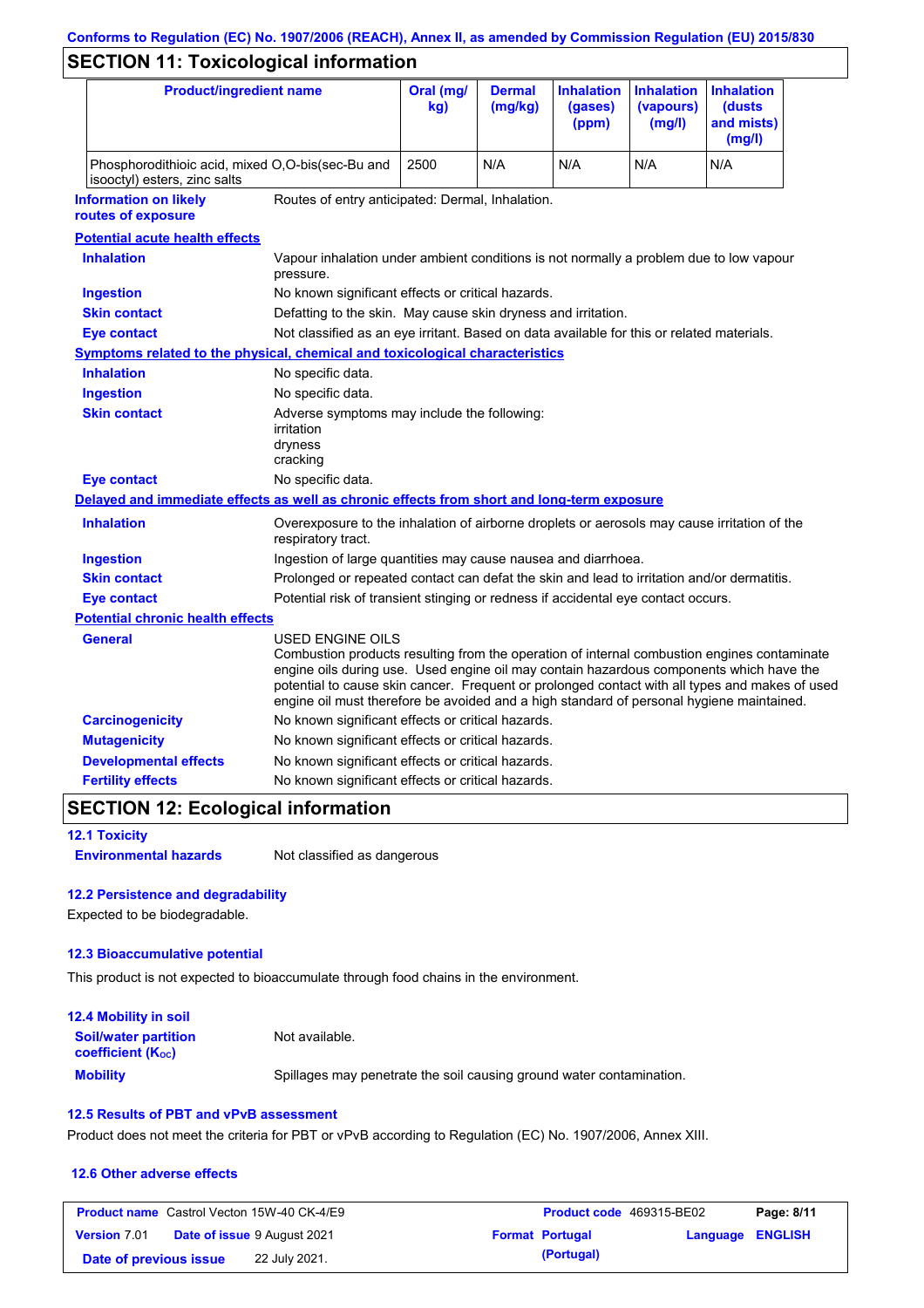## **SECTION 12: Ecological information**

**Other ecological information**

Spills may form a film on water surfaces causing physical damage to organisms. Oxygen transfer could also be impaired.

## **SECTION 13: Disposal considerations**

| <b>13.1 Waste treatment methods</b> |                                                                                                                                                                      |
|-------------------------------------|----------------------------------------------------------------------------------------------------------------------------------------------------------------------|
| <b>Product</b>                      |                                                                                                                                                                      |
| <b>Methods of disposal</b>          | Where possible, arrange for product to be recycled. Dispose of via an authorised person/<br>licensed waste disposal contractor in accordance with local regulations. |
| <b>Hazardous waste</b>              | Yes.                                                                                                                                                                 |

**European waste catalogue (EWC)**

| Waste code | <b>Waste designation</b>                |
|------------|-----------------------------------------|
| $130208*$  | other engine, gear and lubricating oils |

However, deviation from the intended use and/or the presence of any potential contaminants may require an alternative waste disposal code to be assigned by the end user.

| <b>Packaging</b>           |                                                                                                                                                                                                                                                                                                                                                                                                                                                                                                 |
|----------------------------|-------------------------------------------------------------------------------------------------------------------------------------------------------------------------------------------------------------------------------------------------------------------------------------------------------------------------------------------------------------------------------------------------------------------------------------------------------------------------------------------------|
| <b>Methods of disposal</b> | Where possible, arrange for product to be recycled. Dispose of via an authorised person/<br>licensed waste disposal contractor in accordance with local regulations.                                                                                                                                                                                                                                                                                                                            |
| <b>Special precautions</b> | This material and its container must be disposed of in a safe way. Care should be taken when<br>handling emptied containers that have not been cleaned or rinsed out. Empty containers or<br>liners may retain some product residues. Empty containers represent a fire hazard as they may<br>contain flammable product residues and vapour. Never weld, solder or braze empty containers.<br>Avoid dispersal of spilt material and runoff and contact with soil, waterways, drains and sewers. |
| <b>References</b>          | Commission 2014/955/EU<br>Directive 2008/98/EC                                                                                                                                                                                                                                                                                                                                                                                                                                                  |

## **SECTION 14: Transport information**

|                                           | <b>ADR/RID</b> | <b>ADN</b>     | <b>IMDG</b>    | <b>IATA</b>    |  |
|-------------------------------------------|----------------|----------------|----------------|----------------|--|
| 14.1 UN number                            | Not regulated. | Not regulated. | Not regulated. | Not regulated. |  |
| 14.2 UN proper<br>shipping name           |                |                | ۰              |                |  |
| <b>14.3 Transport</b><br>hazard class(es) |                |                |                |                |  |
| <b>14.4 Packing</b><br>group              |                |                |                |                |  |
| 14.5<br><b>Environmental</b><br>hazards   | No.            | No.            | No.            | No.            |  |
| <b>Additional</b><br><b>information</b>   |                |                |                |                |  |

**14.6 Special precautions for user** Not available.

**14.7 Transport in bulk according to IMO instruments** Not available.

### **SECTION 15: Regulatory information**

**15.1 Safety, health and environmental regulations/legislation specific for the substance or mixture EU Regulation (EC) No. 1907/2006 (REACH) Annex XIV - List of substances subject to authorisation Substances of very high concern** None of the components are listed. None of the components are listed. **Annex XIV Product name** Castrol Vecton 15W-40 CK-4/E9 **Product Code 469315-BE02 Page: 9/11 Version** 7.01 **Date of issue** 9 August 2021 **Format Portugal Language ENGLISH Date of previous issue (Portugal)** 22 July 2021.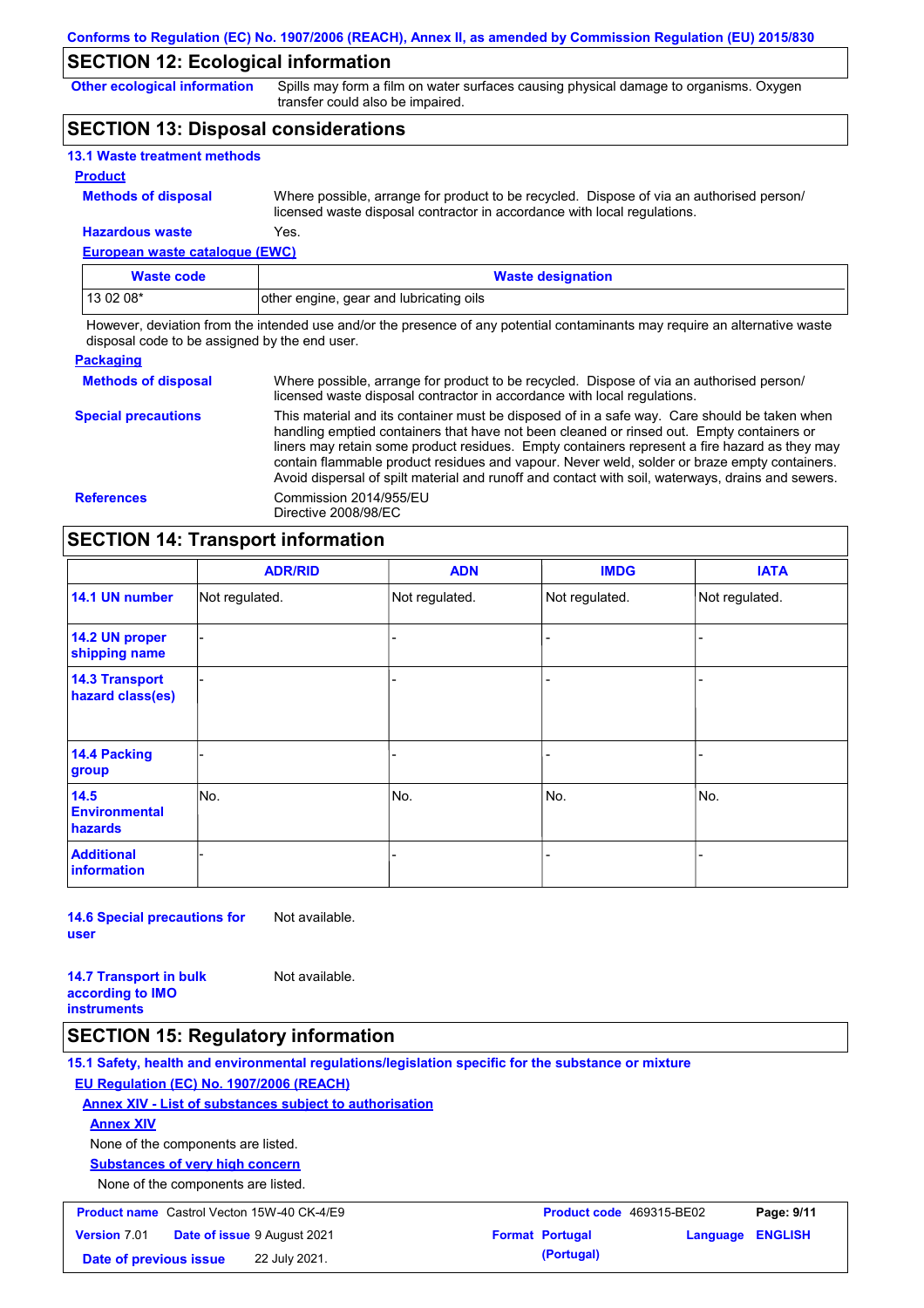## **SECTION 15: Regulatory information**

| EU Regulation (EC) No. 1907/2006 (REACH)                                                                                                                 |                                                                                                                                |
|----------------------------------------------------------------------------------------------------------------------------------------------------------|--------------------------------------------------------------------------------------------------------------------------------|
| <b>Annex XVII - Restrictions</b><br>on the manufacture,<br>placing on the market<br>and use of certain<br>dangerous substances,<br>mixtures and articles | Not applicable.                                                                                                                |
| <b>Other regulations</b>                                                                                                                                 |                                                                                                                                |
| <b>REACH Status</b>                                                                                                                                      | The company, as identified in Section 1, sells this product in the EU in compliance with the<br>current requirements of REACH. |
| <b>United States inventory</b><br>(TSCA 8b)                                                                                                              | At least one component is not listed.                                                                                          |
| <b>Australia inventory (AICS)</b>                                                                                                                        | At least one component is not listed.                                                                                          |
| <b>Canada inventory</b>                                                                                                                                  | At least one component is not listed.                                                                                          |
| <b>China inventory (IECSC)</b>                                                                                                                           | At least one component is not listed.                                                                                          |
| <b>Japan inventory (ENCS)</b>                                                                                                                            | At least one component is not listed.                                                                                          |
| <b>Korea inventory (KECI)</b>                                                                                                                            | All components are listed or exempted.                                                                                         |
| <b>Philippines inventory</b><br>(PICCS)                                                                                                                  | At least one component is not listed.                                                                                          |
| <b>Taiwan Chemical</b><br><b>Substances Inventory</b><br>(TCSI)                                                                                          | At least one component is not listed.                                                                                          |
| Ozone depleting substances (1005/2009/EU)                                                                                                                |                                                                                                                                |
| Not listed.                                                                                                                                              |                                                                                                                                |
| <b>Prior Informed Consent (PIC) (649/2012/EU)</b><br>Not listed.                                                                                         |                                                                                                                                |
| <b>EU - Water framework directive - Priority substances</b>                                                                                              |                                                                                                                                |
| None of the components are listed.                                                                                                                       |                                                                                                                                |
| <b>Seveso Directive</b>                                                                                                                                  |                                                                                                                                |
| This product is not controlled under the Seveso Directive.                                                                                               |                                                                                                                                |
|                                                                                                                                                          |                                                                                                                                |

**15.2 Chemical safety assessment** A Chemical Safety Assessment has been carried out for one or more of the substances within this mixture. A Chemical Safety Assessment has not been carried out for the mixture itself.

# **SECTION 16: Other information**

| <b>Abbreviations and acronyms</b>                 | ADN = European Provisions concerning the International Carriage of Dangerous Goods by<br>Inland Waterway<br>ADR = The European Agreement concerning the International Carriage of Dangerous Goods by<br>Road<br>ATE = Acute Toxicity Estimate<br><b>BCF</b> = Bioconcentration Factor<br>CAS = Chemical Abstracts Service<br>CLP = Classification, Labelling and Packaging Regulation [Regulation (EC) No. 1272/2008]<br>CSA = Chemical Safety Assessment<br>CSR = Chemical Safety Report<br>DMEL = Derived Minimal Effect Level<br>DNEL = Derived No Effect Level<br>EINECS = European Inventory of Existing Commercial chemical Substances<br>ES = Exposure Scenario<br>EUH statement = CLP-specific Hazard statement<br>EWC = European Waste Catalogue<br>GHS = Globally Harmonized System of Classification and Labelling of Chemicals<br>IATA = International Air Transport Association<br>IBC = Intermediate Bulk Container<br><b>IMDG = International Maritime Dangerous Goods</b><br>LogPow = logarithm of the octanol/water partition coefficient<br>MARPOL = International Convention for the Prevention of Pollution From Ships, 1973 as<br>modified by the Protocol of 1978. ("Marpol" = marine pollution)<br>OECD = Organisation for Economic Co-operation and Development<br>PBT = Persistent, Bioaccumulative and Toxic<br><b>PNEC = Predicted No Effect Concentration</b><br>REACH = Registration, Evaluation, Authorisation and Restriction of Chemicals Regulation |                          |          |                |  |
|---------------------------------------------------|--------------------------------------------------------------------------------------------------------------------------------------------------------------------------------------------------------------------------------------------------------------------------------------------------------------------------------------------------------------------------------------------------------------------------------------------------------------------------------------------------------------------------------------------------------------------------------------------------------------------------------------------------------------------------------------------------------------------------------------------------------------------------------------------------------------------------------------------------------------------------------------------------------------------------------------------------------------------------------------------------------------------------------------------------------------------------------------------------------------------------------------------------------------------------------------------------------------------------------------------------------------------------------------------------------------------------------------------------------------------------------------------------------------------------------------------------------------------------------------|--------------------------|----------|----------------|--|
|                                                   |                                                                                                                                                                                                                                                                                                                                                                                                                                                                                                                                                                                                                                                                                                                                                                                                                                                                                                                                                                                                                                                                                                                                                                                                                                                                                                                                                                                                                                                                                      |                          |          |                |  |
|                                                   |                                                                                                                                                                                                                                                                                                                                                                                                                                                                                                                                                                                                                                                                                                                                                                                                                                                                                                                                                                                                                                                                                                                                                                                                                                                                                                                                                                                                                                                                                      |                          |          |                |  |
| <b>Product name</b> Castrol Vecton 15W-40 CK-4/E9 |                                                                                                                                                                                                                                                                                                                                                                                                                                                                                                                                                                                                                                                                                                                                                                                                                                                                                                                                                                                                                                                                                                                                                                                                                                                                                                                                                                                                                                                                                      | Product code 469315-BE02 |          | Page: 10/11    |  |
| <b>Version 7.01</b>                               | <b>Date of issue 9 August 2021</b>                                                                                                                                                                                                                                                                                                                                                                                                                                                                                                                                                                                                                                                                                                                                                                                                                                                                                                                                                                                                                                                                                                                                                                                                                                                                                                                                                                                                                                                   | <b>Format Portugal</b>   | Language | <b>ENGLISH</b> |  |
| Date of previous issue                            | 22 July 2021.                                                                                                                                                                                                                                                                                                                                                                                                                                                                                                                                                                                                                                                                                                                                                                                                                                                                                                                                                                                                                                                                                                                                                                                                                                                                                                                                                                                                                                                                        | (Portugal)               |          |                |  |